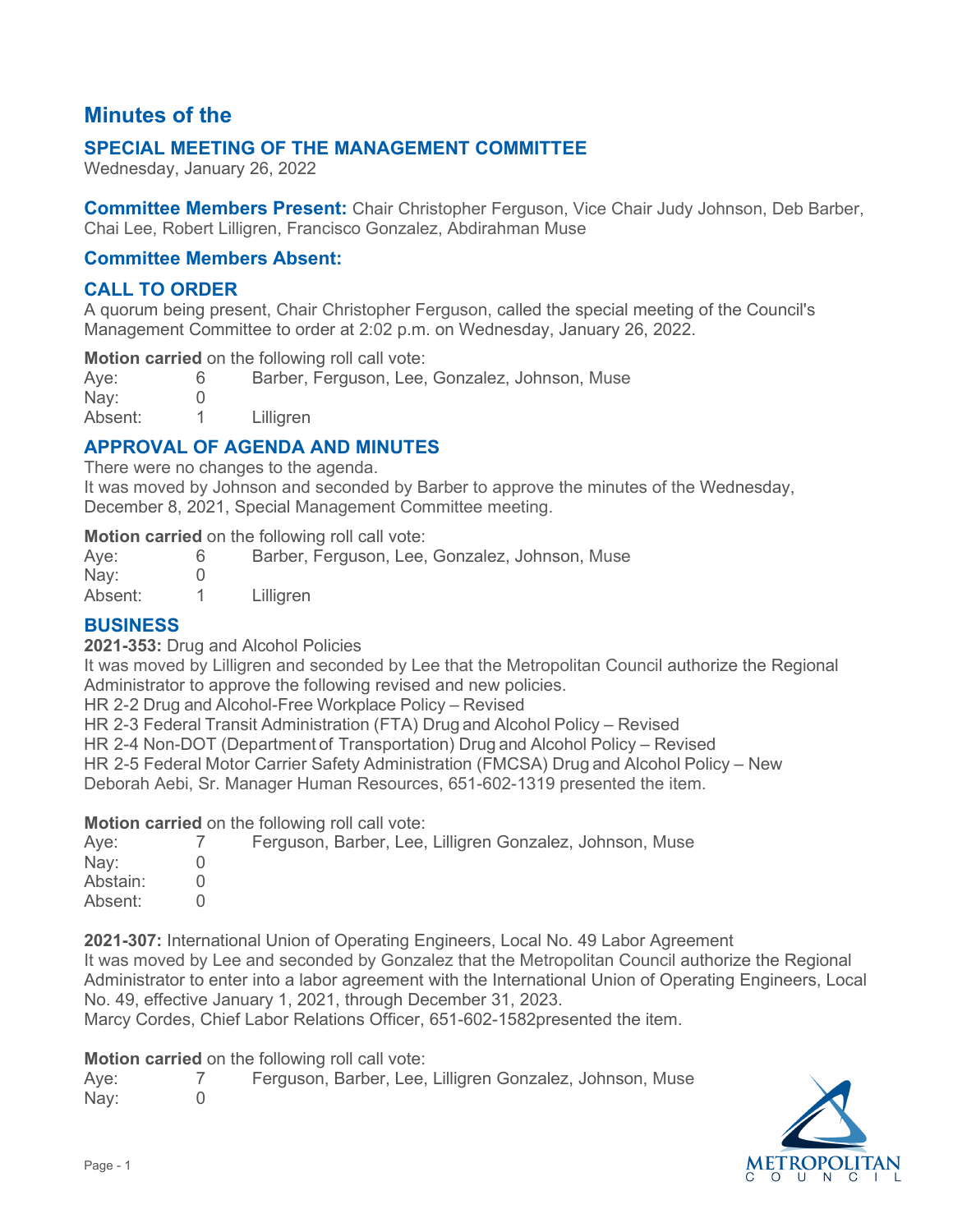Abstain: 0 Absent: 0

**2022-10:** Labor Agreement with the Transit Managers and Supervisors Association (TMSA) It was moved by Lilligren and seconded by Barber that the Metropolitan Council authorize the Regional Administrator to enter into an agreement with the Transit Managers and Supervisors Association (TMSA) effective for the period January 1, 2021, through December 31, 2023. Marcy Cordes, Chief Labor Relations Officer, 651-602-1582 presented the item.

**Motion carried** on the following roll call vote:

| Aye:     | Ferguson, Barber, Lee, Lilligren Gonzalez, Johnson, Muse |
|----------|----------------------------------------------------------|
| Nay:     |                                                          |
| Abstain: |                                                          |
| Absent:  |                                                          |

**2022-18:** 2022 Salary Adjustments for the Regional Administrator and General Counsel It was moved by Johnson and seconded by Barber that the Metropolitan Council accept Chair Zelle's 2022 salary adjustment recommendation for Mary Bogie, Regional Administrator, and Ann Bloodhart, General Counsel, and authorize staff to implement salary increases effective December 25, 2021. Marcy Syman, Director of Human Resources, 651-602-1417presented the item.

**Motion carried** on the following roll call vote:

| Aye:     | Ferguson, Barber, Lee, Lilligren Gonzalez, Johnson, Muse |
|----------|----------------------------------------------------------|
| Nay:     |                                                          |
| Abstain: |                                                          |
| Absent:  |                                                          |

**2022-17:** FM 14-2 Expenditures for the Procurement of Goods, Services, and Real Estate Policy It was moved by Lilligren and seconded by Gonzalez that the Metropolitan Council adopt FM 14-2 Expenditures for the Procurement of Goods, Services, and Real Estate Policy version 4. Marcy Syman, Director of Human Resources, 651-602-1417presented the item.

**Motion carried** on the following roll call vote:

| Aye:     | Ferguson, Barber, Lee, Lilligren Gonzalez, Johnson, Muse |
|----------|----------------------------------------------------------|
| Nay:     |                                                          |
| Abstain: |                                                          |
| Absent:  |                                                          |

#### **INFORMATION**

**INFO 1: 2022 Work Plan**

Georges Gonzalez, Deputy Regional Administrator, 651-602-1567, presented the item.

#### **INFO 2: Discussion of Attorney-Client Privileged matters and Litigation issues**

Ann Bloodhart, General Counsel, 651-602-1105 presented the item.

It was moved by Johnson, and seconded by Lee, to close this meeting to the public to discuss attorneyclient privileged matters. Because this was the final agenda item, it was noted that the meeting would not be reopened following the discussion of attorney-client matters and the meeting would be adjourned at the conclusion of the discussions.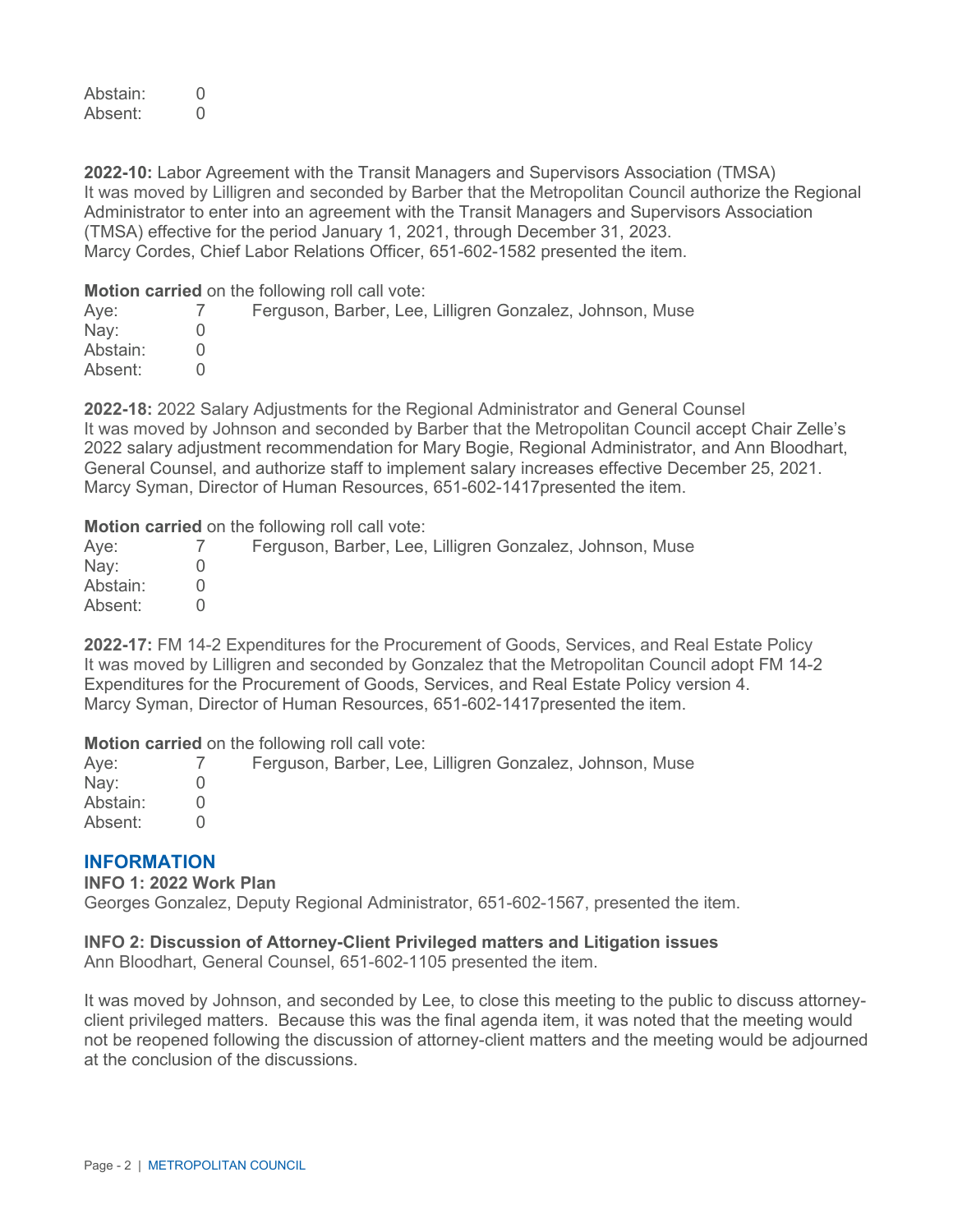**Motion carried** on the following roll call vote:

| Ferguson, Lee, Lilligren Gonzalez, Johnson, Muse |
|--------------------------------------------------|
|                                                  |
|                                                  |
| <b>Barber</b>                                    |
|                                                  |

In accordance with the motion, the meeting was closed to the public and began discussion of Attorney-Client Privileged matters and Litigation issues at 2:39 pm, Wednesday, January 26, 2022. Chair Ferguson asked for the room to be cleared except for Council Members, Management Committee staff and others whose presence is necessary to conduct the closed meeting. Closed session business was concluded at 3:02 p.m.

The following persons attended the closed portion of the committee meeting: Greg Ricci, Marie Henderson, Lori Connery, Georges Gonzalez, Phil Walljasper, Dave Larrabee, Trina Harris, Ann Bloodhart, David Theisen, George Henry, Margaret Jocot, Daniel Abelson and Lisa Barajas.

#### **BUSINESS (in closed meeting):**

- A. **Discussion of Attorney-Client Privileged Matters and Litigation Issues Regarding a Matter Entitled** *Galasso v. Metropolitan Council.*Associate General Counsel Margaret Jacot advised the committee members on the facts and issues regarding this matter and answered committee member questions. Committee members discussed the matter.
- *B.* **Discussion of Attorney-Client Privileged Matters and Litigation Issues Regarding a Matter Entitled** *Angela Yvonne Gibson v. Kingwood Management, Metropolitan Council Metro HRA.* General Counsel Ann Bloodhart advised the committee members on the facts and issues regarding this matter and answered committee member questions. Committee members discussed the matter.
- *C.* **Discussion of Attorney-Client Privileged Matters and Litigation Issues Regarding a Matter Entitled** *Rice Lake Construction Group v. Metropolitan Council* Associate General Counsel Dan Abelson advised the committee members on the facts and issues regarding this matter and answered committee member questions. Committee members discussed the matter.
- D. **Discussion of Attorney-Client Privileged Matters and Litigation Issues Regarding a Matter Entitled** *Jason Berner v. Metropolitan Council, Metro Transit Division* Associate General Counsel Margaret Jacot advised the committee members on the facts and issues regarding this matter and answered committee member questions. Committee members discussed the matter.
- E. **Discussion of Attorney-Client Privileged Matters and Litigation Issues Regarding a Matter Entitled** *Dennis Sershen v. Metropolitan Council, et al.*General Counsel Ann Bloodhart advised the committee members on the facts and issues regarding this matter and answered committee member questions. Committee members discussed the matter.
- F. **Discussion of Attorney-Client Privileged Matters and Litigation Issues Regarding a Matter Entitled** *Asma Abdisamed, Ismail Abdisamed Abdulahi, and Kin Mohamud Abas v. Metropolitan Council/Metro Transit and Guido Arias.*Manager, Risk Management & Claims, Dave Larrabee advised the committee members on the facts and issues regarding this matter and answered committee member questions. Committee members discussed the matter.
- G. **Discussion of Attorney-Client Privileged Matters and Litigation Issues Regarding a Matter Entitled** *Daniel Joseph Faley v. Metropolitan Council, James Wollin and Grace Ann Knoer* Manager, Risk Management & Claims, Dave Larrabee advised the committee members on the facts and issues regarding this matter and answered committee member questions. Committee members discussed the matter.
- H. **Discussion of Attorney-Client Privileged Matters and Litigation Issues Regarding a Matter Entitled** *Metropolitan Council v. John Zarbinski, Lucas Therrien and Cuzzin Construction.*